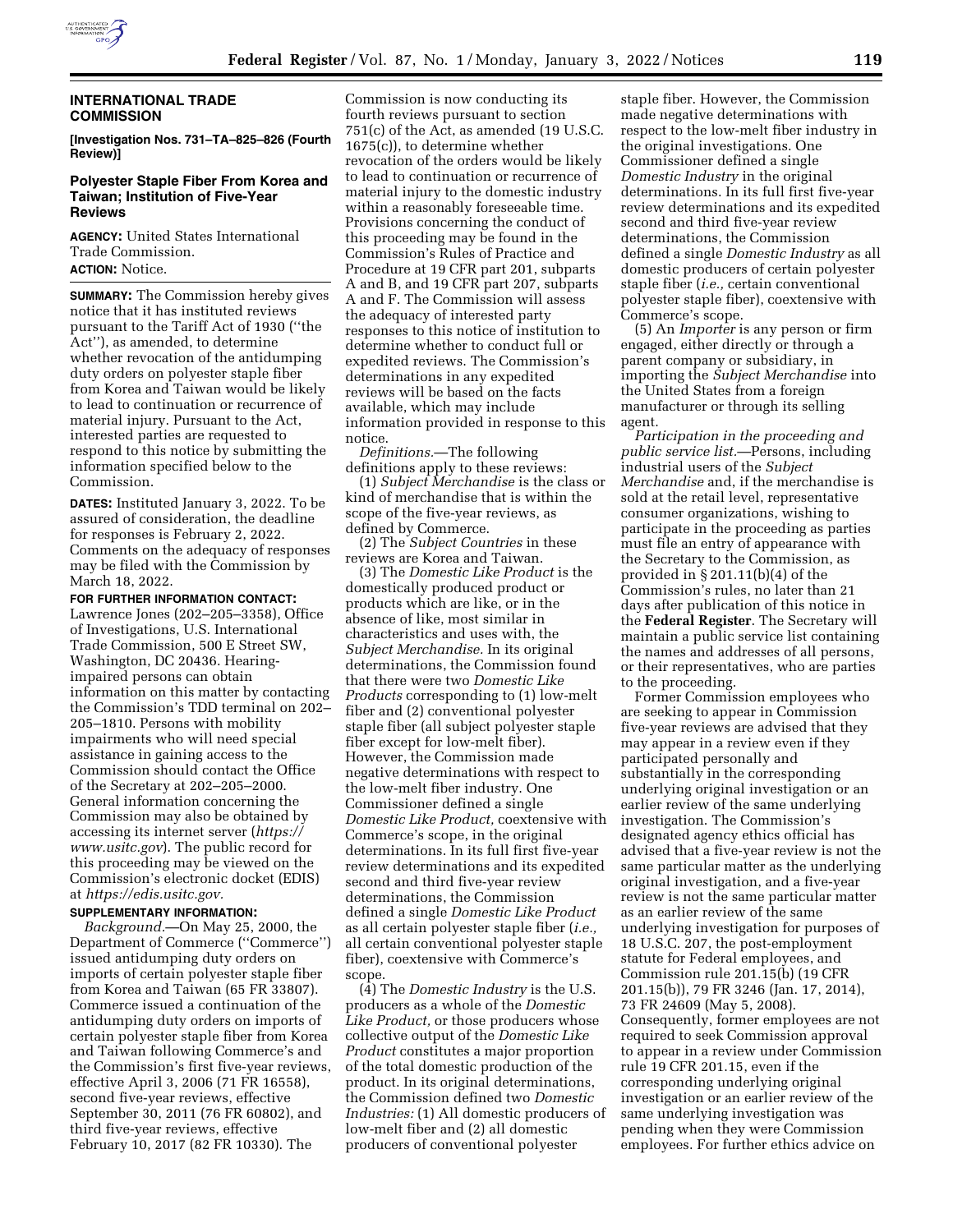this matter, contact Charles Smith, Office of the General Counsel, at 202– 205–3408.

*Limited disclosure of business proprietary information (BPI) under an administrative protective order (APO) and APO service list.*—Pursuant to § 207.7(a) of the Commission's rules, the Secretary will make BPI submitted in this proceeding available to authorized applicants under the APO issued in the proceeding, provided that the application is made no later than 21 days after publication of this notice in the **Federal Register**. Authorized applicants must represent interested parties, as defined in 19 U.S.C. 1677(9), who are parties to the proceeding. A separate service list will be maintained by the Secretary for those parties authorized to receive BPI under the APO.

*Certification.*—Pursuant to § 207.3 of the Commission's rules, any person submitting information to the Commission in connection with this proceeding must certify that the information is accurate and complete to the best of the submitter's knowledge. In making the certification, the submitter will acknowledge that information submitted in response to this request for information and throughout this proceeding or other proceeding may be disclosed to and used: (i) By the Commission, its employees and Offices, and contract personnel (a) for developing or maintaining the records of this or a related proceeding, or (b) in internal investigations, audits, reviews, and evaluations relating to the programs, personnel, and operations of the Commission including under 5 U.S.C. appendix 3; or (ii) by U.S. government employees and contract personnel, solely for cybersecurity purposes. All contract personnel will sign appropriate nondisclosure agreements.

*Written submissions.*—Pursuant to § 207.61 of the Commission's rules, each interested party response to this notice must provide the information specified below. The deadline for filing such responses is February 2, 2022. Pursuant to § 207.62(b) of the Commission's rules, eligible parties (as specified in Commission rule 207.62(b)(1)) may also file comments concerning the adequacy of responses to the notice of institution and whether the Commission should conduct expedited or full reviews. The deadline for filing such comments is March 18, 2022. All written submissions must conform with the provisions of § 201.8 of the Commission's rules; any submissions that contain BPI must also conform with the requirements of §§ 201.6, 207.3, and 207.7 of the

Commission's rules. The Commission's *Handbook on Filing Procedures,*  available on the Commission's website at *https://www.usitc.gov/documents/ handbook*\_*on*\_*filing*\_*procedures.pdf,*  elaborates upon the Commission's procedures with respect to filings. Also, in accordance with §§ 201.16(c) and 207.3 of the Commission's rules, each document filed by a party to the proceeding must be served on all other parties to the proceeding (as identified by either the public or APO service list as appropriate), and a certificate of service must accompany the document (if you are not a party to the proceeding you do not need to serve your response).

Please note the Secretary's Office will accept only electronic filings at this time. Filings must be made through the Commission's Electronic Document Information System (EDIS, *https:// edis.usitc.gov*). No in-person paperbased filings or paper copies of any electronic filings will be accepted until further notice.

No response to this request for information is required if a currently valid Office of Management and Budget (''OMB'') number is not displayed; the OMB number is 3117 0016/USITC No. 21–5–510, expiration date June 30, 2023. Public reporting burden for the request is estimated to average 15 hours per response. Please send comments regarding the accuracy of this burden estimate to the Office of Investigations, U.S. International Trade Commission, 500 E Street SW, Washington, DC 20436.

*Inability to provide requested information.*—Pursuant to § 207.61(c) of the Commission's rules, any interested party that cannot furnish the information requested by this notice in the requested form and manner shall notify the Commission at the earliest possible time, provide a full explanation of why it cannot provide the requested information, and indicate alternative forms in which it can provide equivalent information. If an interested party does not provide this notification (or the Commission finds the explanation provided in the notification inadequate) and fails to provide a complete response to this notice, the Commission may take an adverse inference against the party pursuant to § 776(b) of the Act (19 U.S.C. 1677e(b)) in making its determinations in the reviews.

*Information to be Provided in Response to This Notice of Institution:* If you are a domestic producer, union/ worker group, or trade/business association; import/export *Subject Merchandise* from more than one *Subject Country;* or produce *Subject* 

*Merchandise* in more than one *Subject Country,* you may file a single response. If you do so, please ensure that your response to each question includes the information requested for each pertinent *Subject Country.* As used below, the term ''firm'' includes any related firms.

(1) The name and address of your firm or entity (including World Wide Web address) and name, telephone number, fax number, and Email address of the certifying official.

(2) A statement indicating whether your firm/entity is an interested party under 19 U.S.C. 1677(9) and if so, how, including whether your firm/entity is a U.S. producer of the *Domestic Like Product,* a U.S. union or worker group, a U.S. importer of the *Subject Merchandise,* a foreign producer or exporter of the *Subject Merchandise,* a U.S. or foreign trade or business association (a majority of whose members are interested parties under the statute), or another interested party (including an explanation). If you are a union/worker group or trade/business association, identify the firms in which your workers are employed or which are members of your association.

(3) A statement indicating whether your firm/entity is willing to participate in this proceeding by providing information requested by the Commission.

(4) A statement of the likely effects of the revocation of the antidumping duty orders on the *Domestic Industry* in general and/or your firm/entity specifically. In your response, please discuss the various factors specified in section 752(a) of the Act (19 U.S.C. 1675a(a)) including the likely volume of subject imports, likely price effects of subject imports, and likely impact of imports of *Subject Merchandise* on the *Domestic Industry.* 

(5) A list of all known and currently operating U.S. producers of the *Domestic Like Product.* Identify any known related parties and the nature of the relationship as defined in § 771(4)(B) of the Act (19 U.S.C. 1677(4)(B)).

(6) A list of all known and currently operating U.S. importers of the *Subject Merchandise* and producers of the *Subject Merchandise* in each *Subject Country* that currently export or have exported *Subject Merchandise* to the United States or other countries after 2015.

(7) A list of 3–5 leading purchasers in the U.S. market for the *Domestic Like Product* and the *Subject Merchandise*  (including street address, World Wide Web address, and the name, telephone number, fax number, and Email address of a responsible official at each firm).